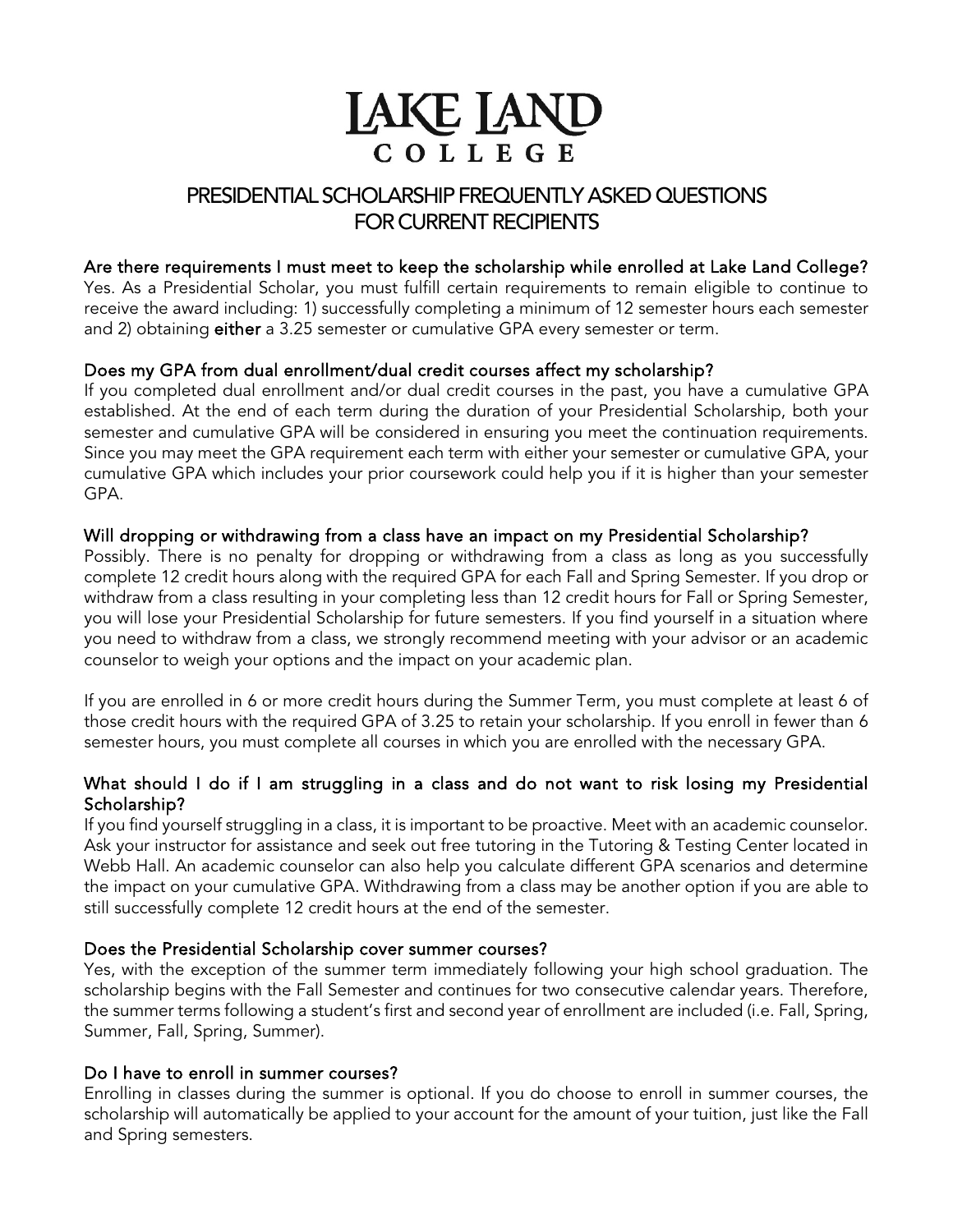## Are the requirements to keep the scholarship during the Summer Term the same as Fall and Spring?

If you choose to take classes during the summer term, you do not have to enroll full-time, which is 6 semester hours. If you enroll in fewer than 6 semester hours, you must complete all courses in which you are enrolled with the necessary semester or cumulative grade point average. If you are enrolled in 6 or more credit hours, you must complete at least 6 of those credit hours with the necessary GPA.

#### I plan to graduate in May but want to take additional summer courses. Will the summer courses be included in the Presidential Scholarship if I have already completed my degree?

Yes, summer courses during the allotted timeframe will be included in your Presidential Scholarship as long as you continue to meet the continuation requirements. Completion of your academic program has no effect on the continuation of your Presidential Scholarship.

#### Is there a maximum number of credit hours the Presidential Scholarship covers?

No, there is not a maximum number of credit hours covered by the Presidential Scholarship, just a maximum number of terms.

#### What if my program of study is longer than two years? Will the scholarship continue?

The Presidential Scholarship is available for a maximum of two consecutive calendar years. If you continue enrollment beyond the two years, you will need to plan to cover the costs through other means.

#### Why is my Presidential Scholarship not showing up on my account online?

Your Presidential Scholarship could not be showing on your account due to the timing of your registration for classes. Presidential Scholarships are loaded onto students' accounts on the following timeline: Fall Semester – beginning of July, Spring Semester – beginning of December, and Summer Term – beginning of May. If you are within this timeline and do not see your scholarship on your account, please contact us at the information listed below.

#### Why is my Presidential Scholarship noted as "ineligible" on my account online?

Because the amount of the scholarship changes according to changes in your registration, applying Presidential Scholarships to students' tuition is a two part process. First, we apply an estimated scholarship amount to your account. As an estimate, the amount of the scholarship shows up under the "Currently Ineligible" column on your account. Closer to the start of the term, we apply the scholarship to the actual amount of your tuition. When that occurs, the amount of your tuition moves to the "Disbursed" column. The difference between the estimated and actual amount of your scholarship will remain in the "Currently Ineligible" column.

#### Why is my Presidential Scholarship noted as "restricted award" on my account online?

"Restricted Award" simply means that a scholarship applies only to certain costs. In this case, the Presidential Scholarship applies only to tuition.

## Why is the amount of my Presidential Scholarship not covering my tuition on my account online?

Because the scholarship is adjusted based on your enrollment, your account may temporarily show your scholarship not covering the total amount of tuition. If the amount of your Presidential Scholarship is not covering the amount of your tuition, please contact us.

## How do other scholarships work with my Presidential Scholarship on my account?

Scholarships designated to cover tuition only will be applied to your account first. Such scholarships are noted as "restricted awards". The Presidential Scholarship will then be applied to your account, covering the remaining tuition. If you have additional financial aid or scholarships that are not restricted, they will